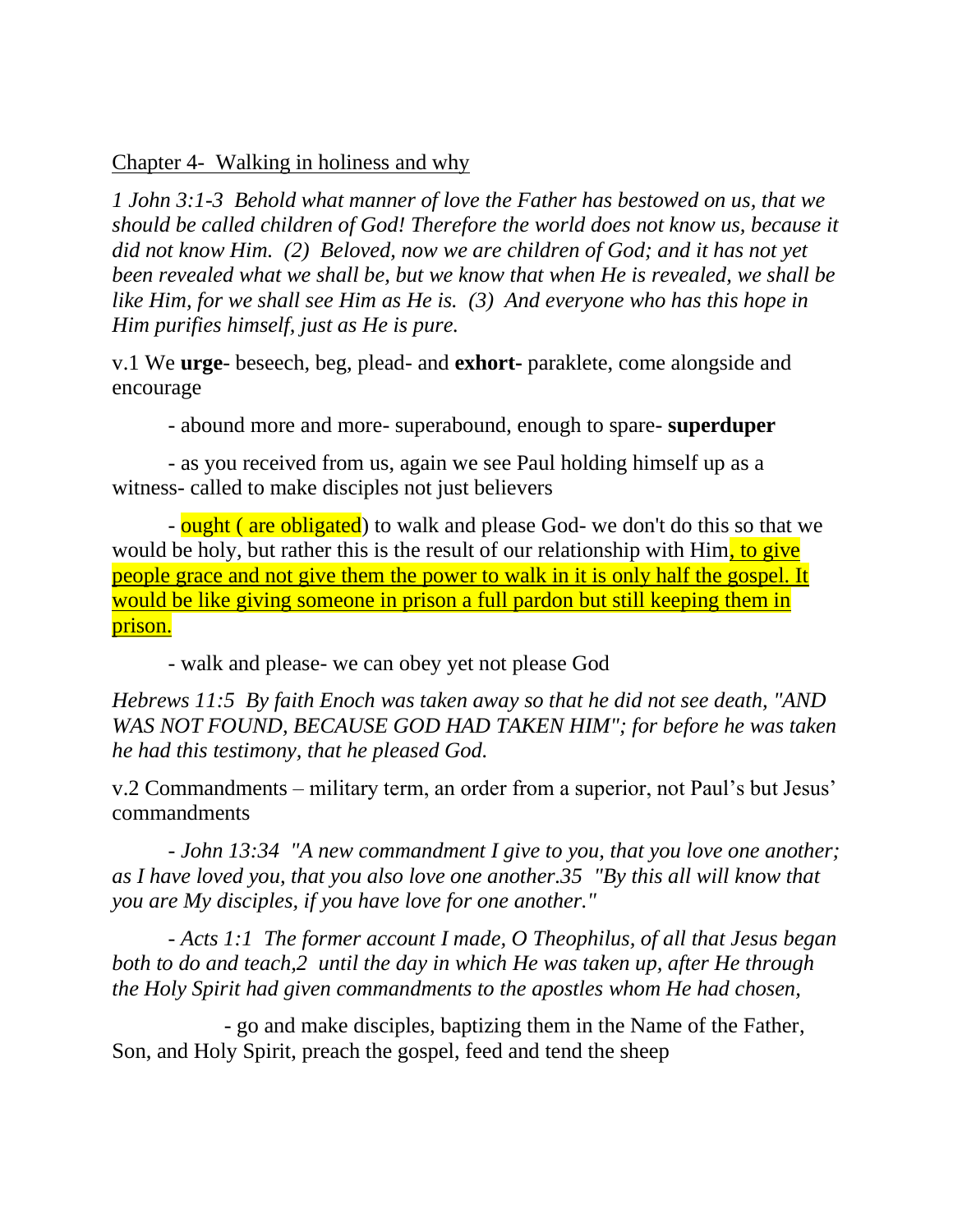v.3 This is God's will for us

- sanctification- being set apart for His purposes

- abstain from sexual immorality- this was prevalent in their culture as it is in ours, we have become immunized to it because there is such blatant immorality and pornography that we allow other things on TV and movies because it pales in comparison but it is still immorality

v.4 possess your own vessel- your wife or spouse in honor and sanctification not as Gentiles- what God has given us physically far surpasses the sexuality the world claims to have

v.6 King James says in any matter- the word translated matter is pragma- business matter

- why is this connected with immorality ? I've known men who claimed to be scrupulous in business but cheated on wife, and vice versa but character is character.

- God is the avenger- if you're cheating on your wife, or in business God will take of it

v.7 We are called to holiness- the Lord has a purpose for us

look at precautions that are taken for Covid- 1) masks to keep from getting infected or infecting others, 2) social distancing, 3) constant handwashing and sanitizing, 4) always being aware of symptoms that might be a sign of infection

v.8 here is the key to walking in holiness and usefulness, the **Holy Spirit-***Galatians 5:16 I say then: Walk in the Spirit, and you shall not fulfill the lust of the flesh.*

v.9-12 Abound in love, let it grow in you, we should be progressing in love for the brethren.

- mind your own business means just that- don't pry or interfere, we are called to minister, if someone is in trouble or down, pray with them but don't pry , if they need you to know, they'll tell you. Sometimes people will draw you into things that they shouldn't be exposing because they don't want ministry, they want to revel in sin.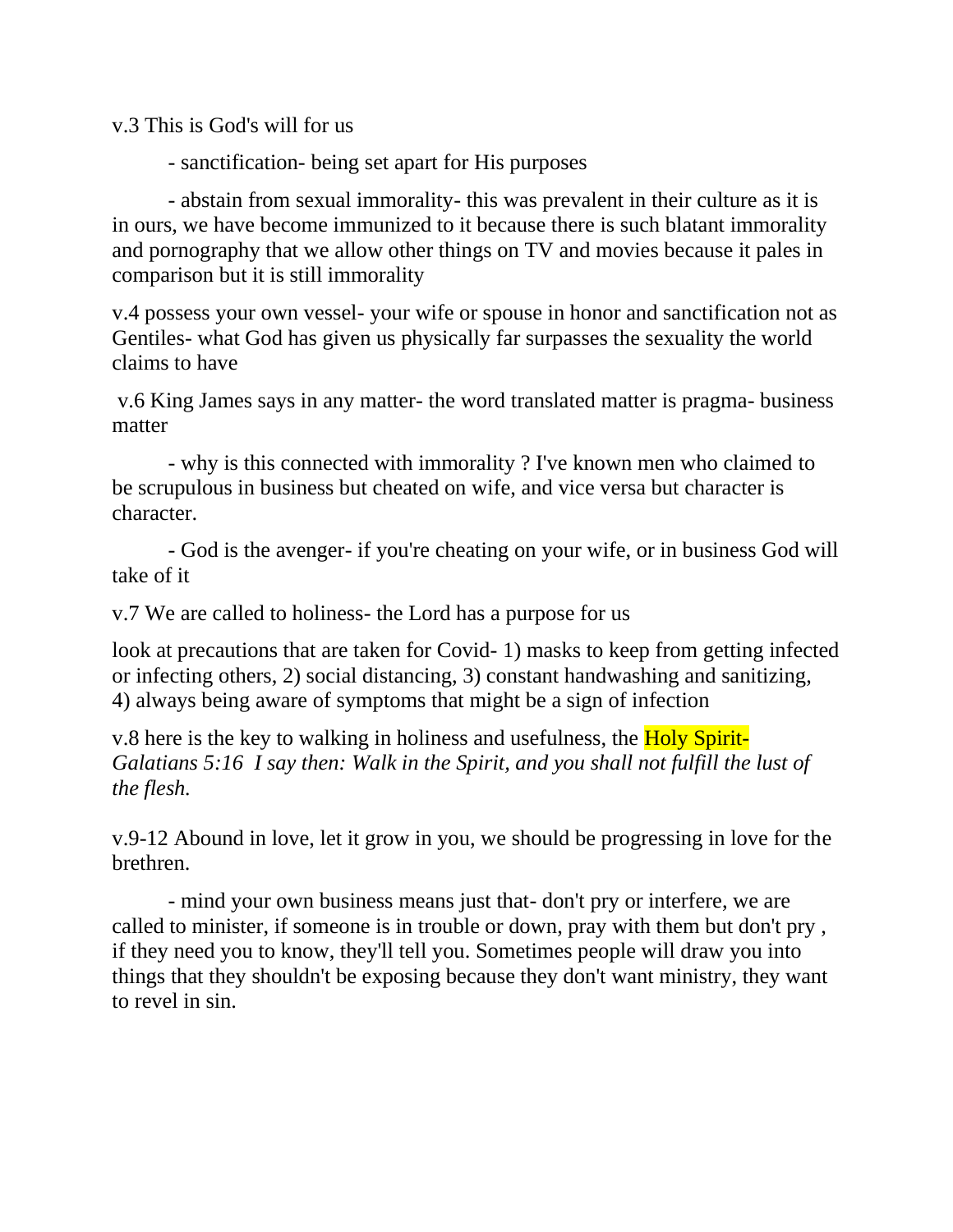*1 John 3:1-3 Behold what manner of love the Father has bestowed on us, that we should be called children of God! Therefore the world does not know us, because it did not know Him. (2) Beloved, now we are children of God; and it has not yet been revealed what we shall be, but we know that when He is revealed, we shall be like Him, for we shall see Him as He is. (3) And everyone who has this hope in Him purifies himself, just as He is pure.*

v.13 Those who have fallen asleep- early church called their burial places koimeterions where we get our word cemetery, it meant resting places for strangers passing through, the same word was used for inns. Holiday cemetery, Red Roof cemetery, Cemetery 6.

- where are those that have died now? see Luke 16:19

- Sheol, Hades, Gehenna, Lake of Fire

- don't sorrow as those who have no hope- we will sorrow and grieve but it's not the same because we know the reality of the Resurrection.

*- (2 Cor 5:8 NKJV) We are confident, yes, well pleased rather to be absent from the body and to be present with the Lord.*

v.14 If  $=$  since we believe

v.15 Resurrection is not reconstruction- *1 Corinthians 15:51-53 Behold, I tell you a mystery: We shall not all sleep, but we shall all be changed; in a moment, in the twinkling of an eye, at the last trumpet. For the trumpet will sound, and the dead will be raised incorruptible, and we shall be changed. For this corruptible must put on incorruption, and this mortal must put on immortality.*

v.16 Lord Himself will return for us

- *John 14:2-3 "In My Father's house are many mansions; if it were not so, I would have told you. I go to prepare a place for you. And if I go and prepare a place for you, I will come again and receive you to Myself; that where I am, there you may be also.*

- With a shout- some feel the voice of an archangel and trumpet are descriptions of His voice, others feel they will accompany His call- we will know, His sheep know His voice.

- dead will rise first-

v.17 Caught up- in Latin vulgate translation, rapture- snatched away with force, grabbed, taken from one place to another quickly and definitively.